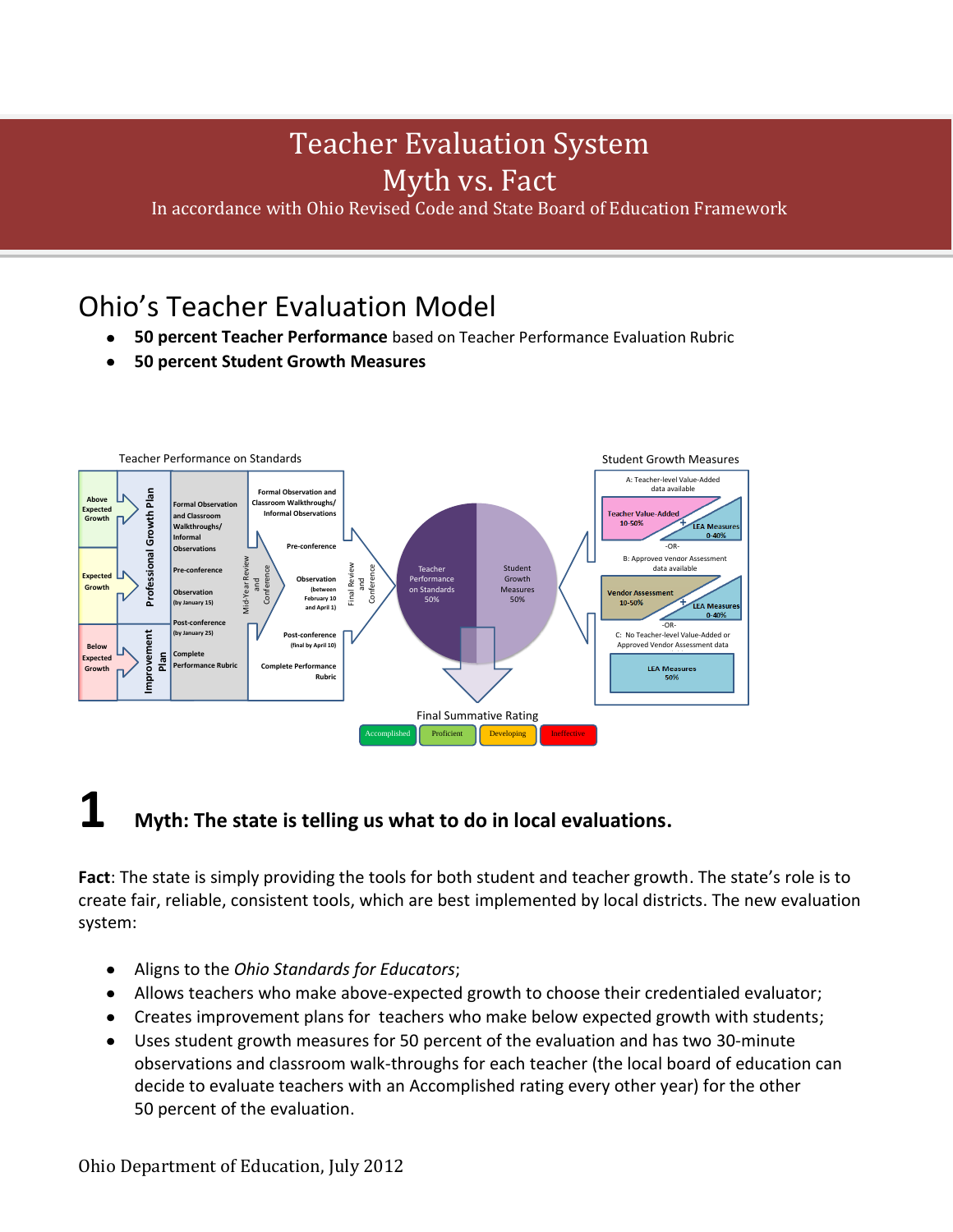# $\bigcirc$ hio  $\bigcirc$  Department

The local board of education has the flexibility to determine:

- The actual evaluation instrument(s);
- The pool of evaluators for the school/district (all have to be credentialed with state training and pass an online assessment);
- The professional growth plan and improvement plan formats;
- The percentages within the given range for student growth measures for the teachers in that district;
- Any particular forms or procedures that the district wants to use in the evaluation process.

# **2 Myth: This is just a way to fire teachers.**

**Fact**: The Ohio Teacher Evaluation System (OTES) model aims to help all teachers grow. The resources and tools used in the evaluation help to reinforce the things that a teacher does well and offer ideas to "refine" areas that need to be improved. The rubric for the observation should always be shared with teachers so they know what is expected – there should be no surprises. The OTES model expects that the evaluator and the teacher have conversations and work together to improve instruction.

Struggling teachers will be given an improvement plan and support so that the teacher has ample opportunity to improve. Only those who fail to improve over time would be dismissed.

# **3 Myth: One test in the spring will determine my fate.**

Fact: The evaluation consists of multiple measures, both from observation and data, gathered over time. Student growth on state tests is only one element, and multiple years of data are used to track performance. Historically, teacher performance reviews were based on the observations and opinions of their principal – making these evaluations completely subjective. In some districts criteria for observations may be unclear. By aligning evaluation systems to *The Ohio Standards for Educators*, the systems across the state will be more consistent and will use multiple observations and walk-throughs as 50 percent of the evaluation.

Using student growth data for 50 percent of the evaluation makes the evaluation more objective. Student growth measures are used because an important element of successful teaching is to demonstrate actual gains in student learning over time. We all agree that teachers make a difference and help students learn and improve during the school year.

Multiple measures will be used in the student growth component of the evaluation. It is a district choice to determine the percentage of growth measures from various types of tests for different subjects and grade levels. The district will develop an overall plan, (with input from teachers) to determine the percentages of student growth measures from the different categories of tests.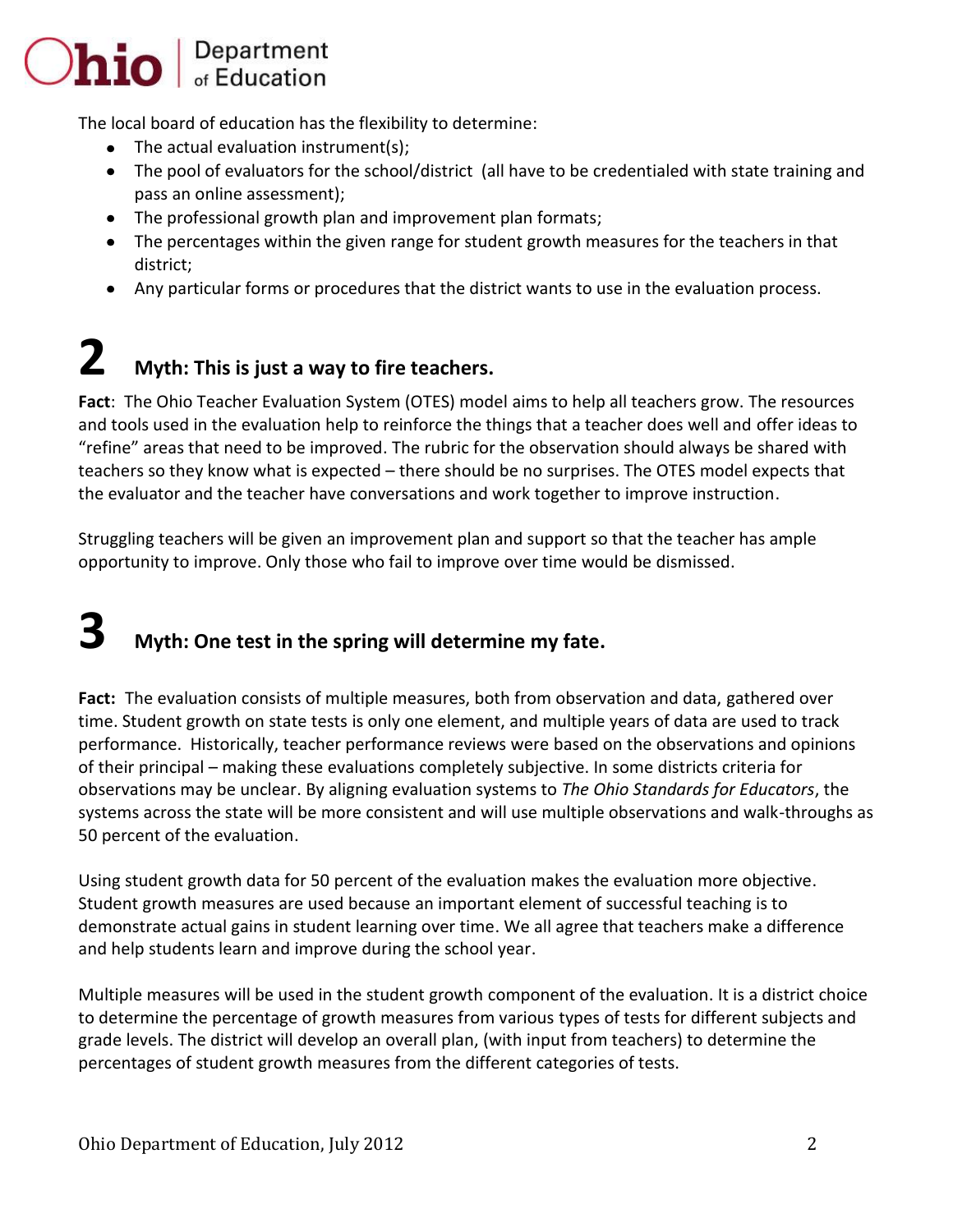

#### **Myth: The new evaluation system punishes teachers who receive students performing below grade level.**

**OR**

#### **Myth: The system is unfair because gifted students cannot demonstrate growth – they are already at the top.**

#### **Fact**:

**4**

Teachers can't control what their students know when they show up on the first day of school, but effective educators can demonstrate their ability to improve student learning. The new system measures progress once the student enters the classroom at the start of the year and it doesn't punish teachers whose students are not at grade level. In fact, measuring progress and growth may benefit teachers who teach low-performing students and students with disabilities and the most.

**Fact**: Growth is different than achievement. Achievement measures a student after a process is over; growth refers to how he/she has moved across the continuum. For example, using a gifted student's passing level on a state test likely shows little about a gifted student's growth in a given year. Many gifted students enter school near, at, or above that passing level. For these reasons, student growth measures make more sense to objectively look at gains over time.

#### **5 Myth: The state has not done enough work on this system – there are too many unanswered questions.**

**Fact**: During the 2011-2012 school year, significant time, resources and analysis were devoted to the new evaluations. Pilot projects already have taken place, and training of evaluators is underway**.** 

Because Ohio is a local control state, there are many decisions that have to be made at the school district level. It is important the local school district understands the requirements of the law and the new evaluation system so that these decisions can be made and implemented by the 2013-2014 school year.

#### **6 Myth: "Value-Added" is a mysterious formula and is too volatile to be trusted.**

**Fact:** "Value-Added" is a reliable indicator of performance; is the product of nearly three decades of research by leading academics and economists and has been used by states and school districts since the 1990s. Value-Added predicts future student success and contains controls for students' past academic performance and demographic factors.

Ohio Department of Education, July 2012 3